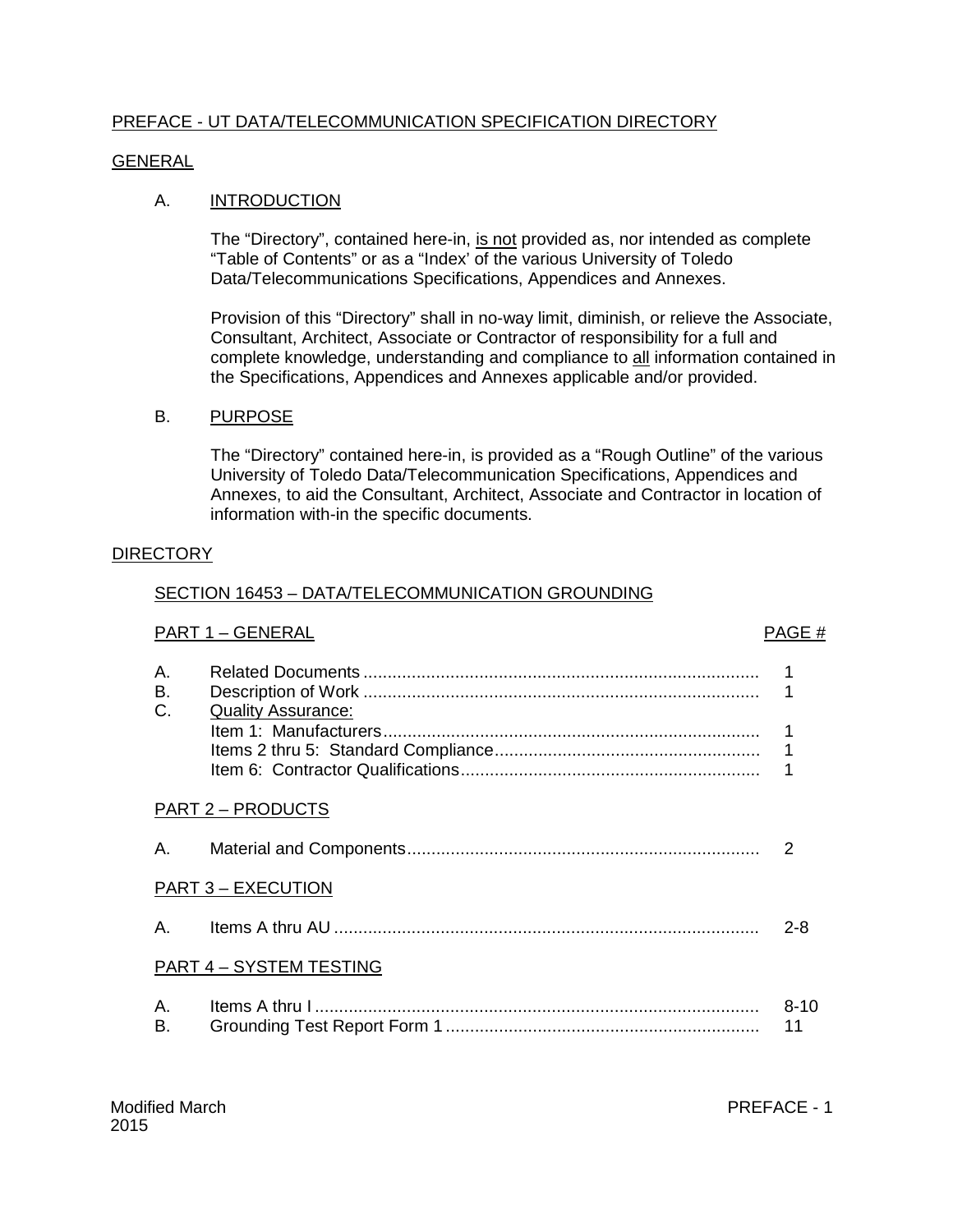# SECTION 16731 – INTERBUILDING DATA/TELECOMMUNICATION CABLE SYSTEM

## PART 1 – GENERAL PAGE #

| Scope of Work:            |         |
|---------------------------|---------|
| Items 1 thru 10           | $1 - 2$ |
| <b>Quality Assurance:</b> |         |
|                           | 2       |
|                           |         |
| Items 3 thru 9            | $3-5$   |
|                           | 5       |
|                           |         |
|                           | 6-7     |
|                           |         |
|                           |         |
|                           |         |

## PART 2 – PRODUCTS

| А. |           |                                                                    | 8         |
|----|-----------|--------------------------------------------------------------------|-----------|
| В. | Cables:   |                                                                    |           |
|    |           | Item 1: 100 OHM Multi-Twisted Pair Telephone Exchange Cable        | $8 - 9$   |
|    |           | Item 2: 100 OHM Multi-Pair CAT 50 SP Broadband Cable               | 10        |
|    |           | Item 3: 75 OHM Broadband Coaxial Feeder Cable                      | $10 - 12$ |
|    |           | Item 4: Fiber Optic Cable – Outdoor Interbuilding (Tight Buffered) |           |
|    |           | Backbone.                                                          | $12 - 15$ |
|    |           | Item 5: Fiber Optic Cable - Outdoor Interbuilding (Loose Tube)     |           |
|    |           |                                                                    | $15 - 17$ |
| C. | Hardware: |                                                                    |           |
|    |           | Item 1: 100 OHM Multi-Pair U.T.P. Cable System Hardware            | $17 - 18$ |
|    |           |                                                                    | 18-19     |
|    |           | Item 3: Optical Fiber Cable System Hardware                        |           |
|    |           |                                                                    | 19-20     |
|    |           |                                                                    | 20        |
|    |           |                                                                    | 20        |
|    |           |                                                                    | $21 - 23$ |
| D. |           | <b>Distribution Hardware:</b>                                      |           |
|    |           |                                                                    | 23        |
|    |           |                                                                    | 23-24     |
|    |           |                                                                    | 24        |
|    |           |                                                                    | 25        |
|    |           |                                                                    | 25        |
|    |           |                                                                    | 25        |
|    |           |                                                                    | 26        |
|    |           |                                                                    | 26-27     |
|    |           |                                                                    |           |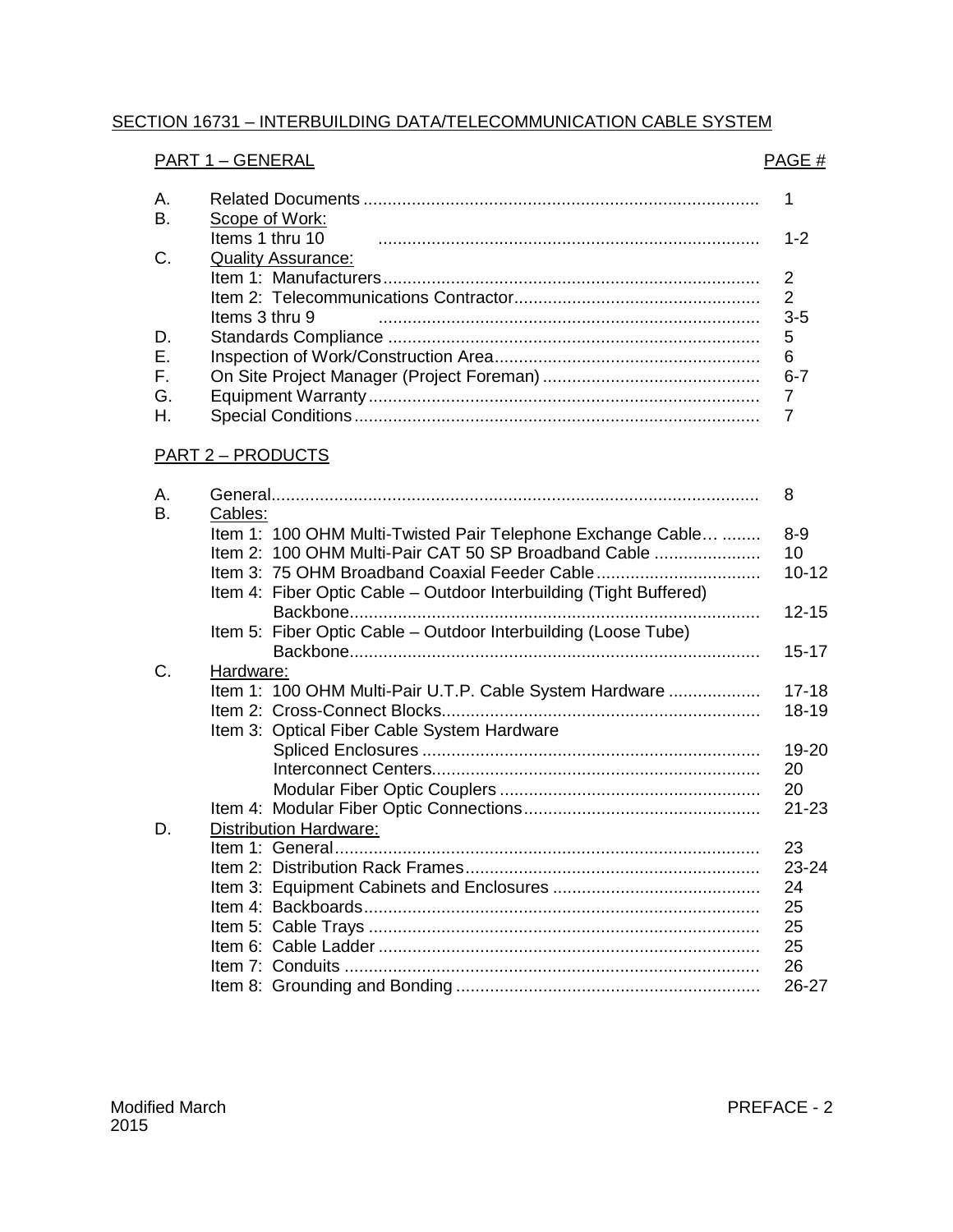#### SECTION 16731 – INTERBUILDING DATA/TELECOMMUNICATION CABLE SYSTEM (continued)

# PART 3 – EXECUTION PART 3 – EXECUTION

| А. | Raceways:                                                   |           |
|----|-------------------------------------------------------------|-----------|
|    |                                                             | 27-29     |
|    |                                                             | 29-30     |
|    |                                                             | 30-31     |
| В. | Interior Cable - Installation:                              |           |
|    |                                                             | $31 - 38$ |
| C. | Outdoor/Aerial Cable Installation:                          |           |
|    |                                                             | 38-39     |
| D. | Underground Cable Installation:                             |           |
|    |                                                             | 39-41     |
| Е. | Tunnel System Cable Installation:                           |           |
|    |                                                             | 41        |
| F. | Miscellaneous:                                              |           |
|    |                                                             | 42        |
|    |                                                             | 42        |
|    | Item 3: Exterior/Emergency Telephone Enclosure Installation | 42        |
| G. | <b>System Testing and Verification:</b>                     |           |
|    |                                                             | 43-44     |
|    | Item 2: 100 OHM Multi-Twisted Pair Telephone Exchange       |           |
|    |                                                             | 44        |
|    | Item 3: 100 OHM Multi-Pair Category-5.5c O.S.P. Broadband   |           |
|    |                                                             | 44-46     |
|    | Item 4: 75 OHM Broadband Coaxial Cable Systems              | 46-47     |
|    | Item 5: 62.5/125/50 um Multimode and 8.3/125 um Single-Mode |           |
|    |                                                             | 47-50     |
|    | Item 6: Intrabuilding Data/Telecommunications Grounding     |           |
|    |                                                             | 50        |
|    | Item 7: Interbuilding data/Telecommunications Grounding     |           |
|    |                                                             | 50-51     |
|    |                                                             | 51        |
|    |                                                             | 51        |
| Η. | Submittals:                                                 |           |
|    |                                                             | $51 - 52$ |
|    |                                                             | 52-53     |
|    | Table-1: Data/Communications Conduit/Raceway Fill Schedule  | 54        |
|    | Form 2: 100 OHM Multi-Twisted Pair Test Report              | 55        |
|    |                                                             | 56        |
|    |                                                             | 57        |
|    | Figure 5a: Ground Potential Difference and Ground Path      |           |
|    |                                                             | 58        |
|    | Figure 5b: Ground Potential Difference and Ground Path      |           |
|    |                                                             | 59        |

PREFACE - 3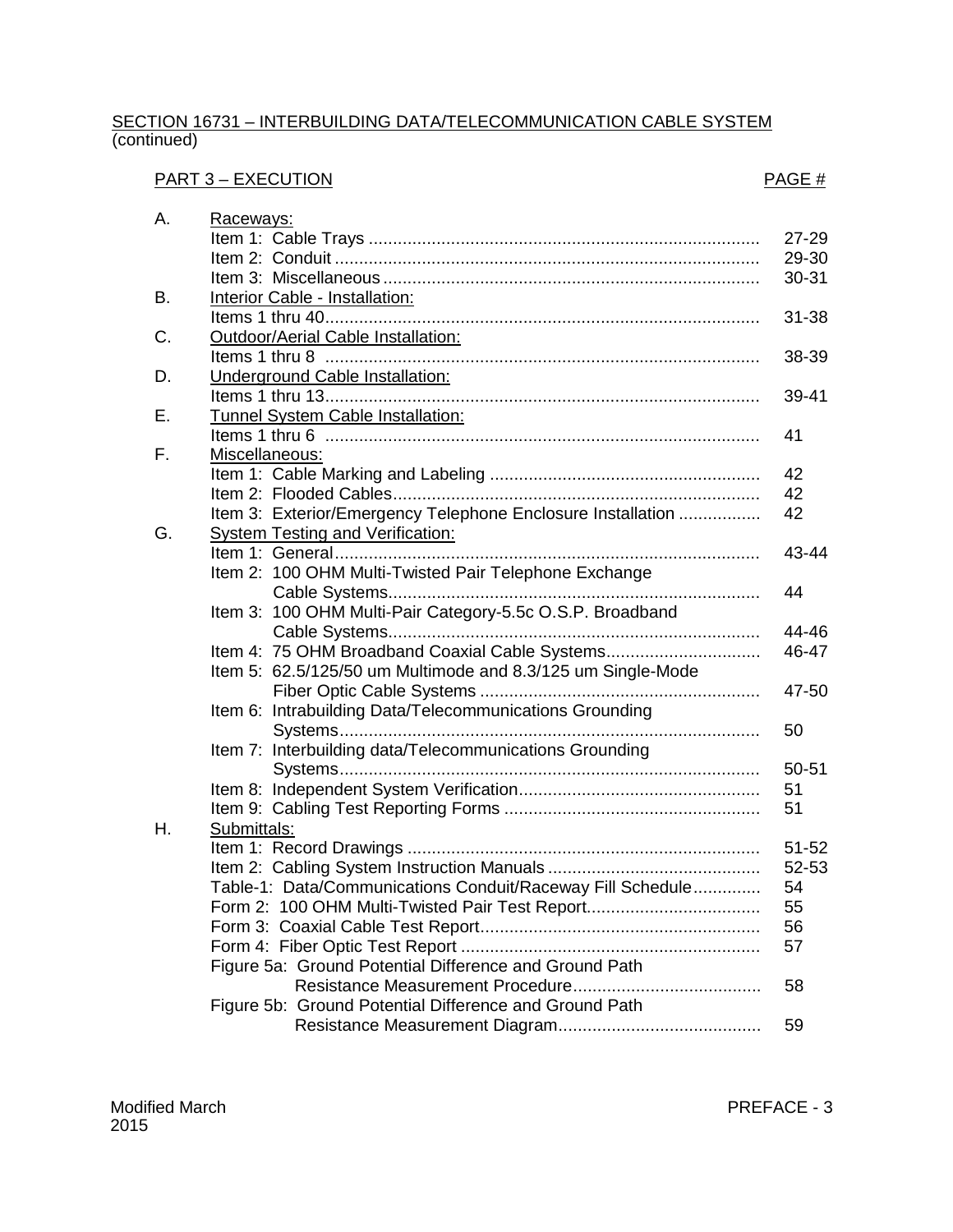### SECTION 16731 – INTERBUILDING DATA/TELECOMMUNICATION CABLE SYSTEM (continued)

### PART 3 – EXECUTION (continued) PART 3 – EXECUTION (continued)

| Figure 5c: Ground Potential Difference and Ground Path    |     |
|-----------------------------------------------------------|-----|
|                                                           | 60  |
|                                                           | 61. |
| Figure 7a: Typical Interbuilding Underground Installation | -62 |
| Figure 7b: Typical Interbuilding Underground Installation | 63. |
| Appendix "A" Owner/Associate Approved Material List       | 68  |

#### SECTION 16741 – TELEPHONE/DATA RACEWAY SYSTEMS

#### PART 1 – GENERAL

| C. Quality Assurance: |  |
|-----------------------|--|
|                       |  |
|                       |  |
|                       |  |

#### PART 2 – PRODUCTS AND EQUIPMENT

## PART 3 – EXECUTION

|  | A. Cable Trays:   |       |
|--|-------------------|-------|
|  |                   | $5-6$ |
|  | B. Conduit:       |       |
|  |                   | 7-8.  |
|  | C. Miscellaneous: |       |
|  |                   |       |
|  |                   |       |

#### SECTION 16751 – INTRABUILDING DATA/COMMUNICATION CABLE SYSTEM

#### PART 1 – GENERAL

| А. |                 |  |
|----|-----------------|--|
| В. | Scope of Work:  |  |
|    | tems 1 thru 12. |  |

PREFACE - 4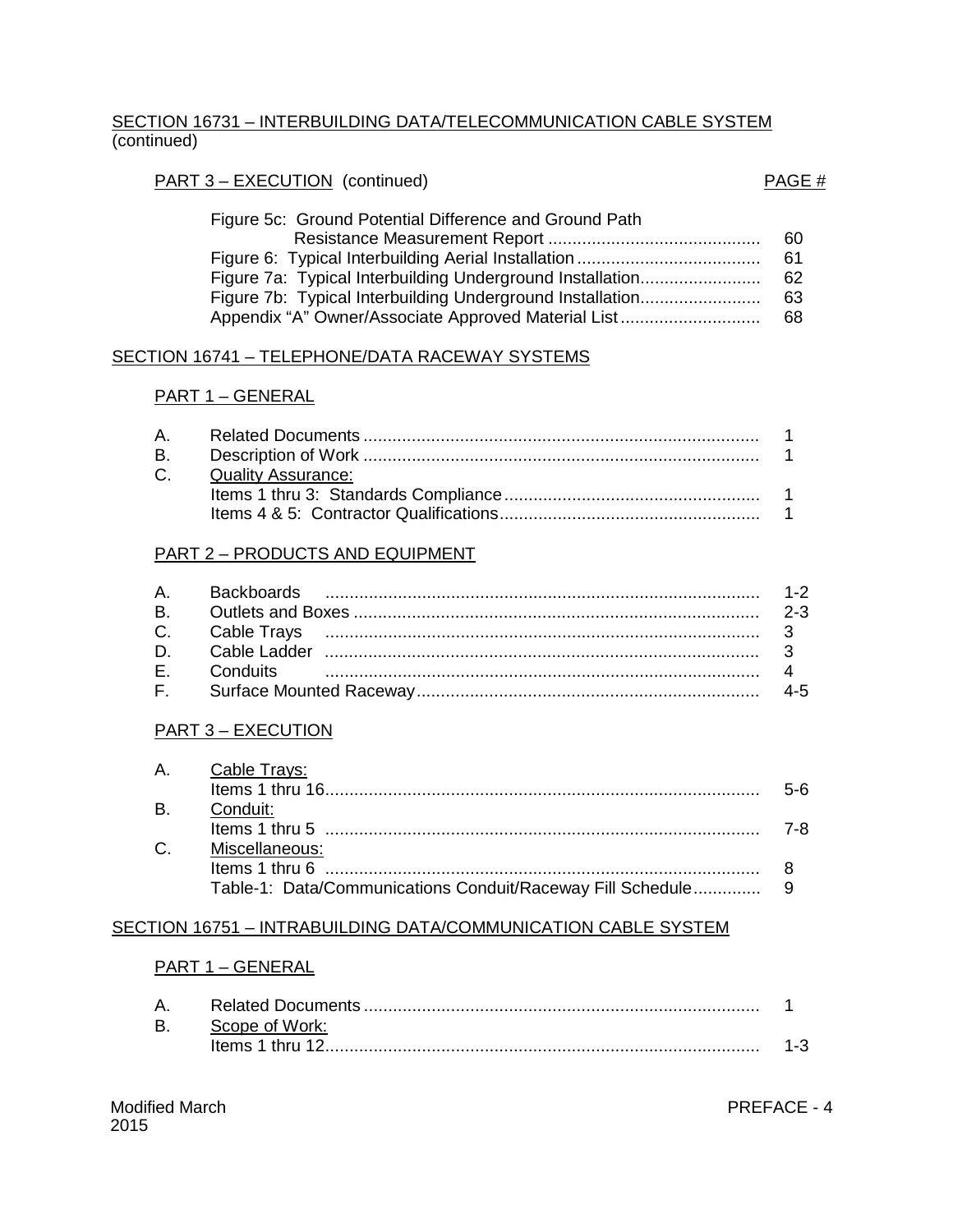### SECTION 16751 – INTRABUILDING DATA/COMMUNICATION CABLE SYSTEM (continued)

## PART 1 – GENERAL (continued) entitled and the state of the part of the PAGE  $\#$

| C.          | Quality Assurance:    |         |
|-------------|-----------------------|---------|
|             |                       |         |
|             |                       | $3 - 4$ |
| D.          |                       |         |
| E.          |                       |         |
| $F_{\perp}$ | On-Site Project Team: |         |
|             |                       |         |
| G.          |                       |         |
|             |                       |         |

### PART 2 – PRODUCTS

| А. | General                                                            | 8         |
|----|--------------------------------------------------------------------|-----------|
|    |                                                                    | 39        |
|    |                                                                    | 39        |
| Β. | Cables:                                                            |           |
|    |                                                                    | $8 - 9$   |
|    |                                                                    | 9         |
|    |                                                                    | 10        |
|    | Item 4: Fiber Optic Cable - Indoor Backbone and Horizontal Station | $10 - 13$ |
|    |                                                                    | $13 - 15$ |
| C. | <b>Connectivity Hardware:</b>                                      |           |
|    |                                                                    | 15        |
|    |                                                                    | 16        |
|    |                                                                    | 16        |
|    |                                                                    | 16        |
|    | Item 2: Voice/Data/CATV/Fiber Optic Communication Jacks            | 17        |
|    |                                                                    | 17        |
|    |                                                                    | 18        |
|    |                                                                    | 19        |
|    |                                                                    | 19        |
|    |                                                                    | 20        |
|    |                                                                    | 21        |
| D. | <b>Cross-Connect Hardware:</b>                                     |           |
|    |                                                                    | $21 - 22$ |
|    |                                                                    | 22        |
|    |                                                                    | 22-23     |
|    |                                                                    | 23-24     |
|    |                                                                    | 24        |
|    |                                                                    | 25        |
|    |                                                                    | $25 - 26$ |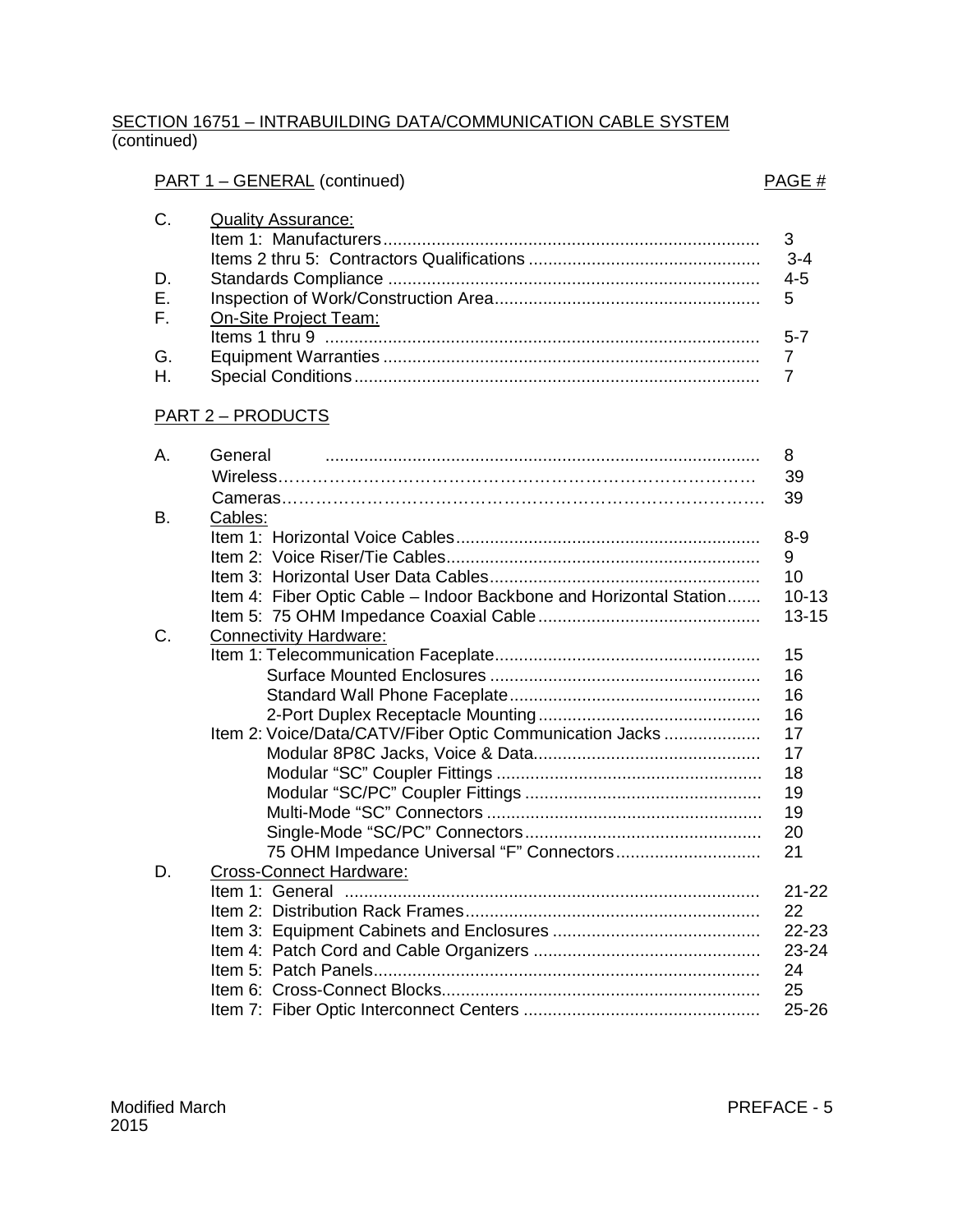### SECTION 16751 – INTRABUILDING DATA/COMMUNICATION CABLE SYSTEM (continued)

# PART 2 - GENERAL (continued) and the set of the set of the set of the PAGE  $\#$

| Е.<br>F.                   | "Rocket Card" Wiring:<br>Item 4: Testing<br>Miscellaneous:                                                                                           | 26<br>26<br>27<br>28<br>28<br>28-29<br>29<br>29<br>29-30<br>30 |
|----------------------------|------------------------------------------------------------------------------------------------------------------------------------------------------|----------------------------------------------------------------|
|                            | <b>PART 3 - GROUNDING AND BONDING</b>                                                                                                                |                                                                |
| A thru D                   |                                                                                                                                                      | $30 - 31$                                                      |
|                            | <b>PART 4 - EXECUTION</b>                                                                                                                            |                                                                |
| A thru BS                  |                                                                                                                                                      | $31 - 43$                                                      |
|                            | PART 5 - SYSTEM TESTING AND VERIFICATION                                                                                                             |                                                                |
| А.<br>B.<br>C.<br>D.       | General<br>Multi-Twisted Pair Trunk, Riser and Tie Cables                                                                                            | 43-47<br>47-50<br>50<br>$50 - 51$                              |
| Ε.                         | 62.5/125 AND 50 Um Multimode and 8.3/125 UM Single-Mode                                                                                              |                                                                |
| F.<br>G.                   |                                                                                                                                                      | $51 - 53$<br>53-54<br>54                                       |
| <b>PART 6 - SUBMITTALS</b> |                                                                                                                                                      |                                                                |
| А.<br>Β.                   | <b>Cabling System Instruction Manuals:</b><br>Form 2: 100 OHM Multi-Twisted Pair Test Report<br>Appendix "A": Owner/Associate Approved Material List | 54<br>56<br>57-58<br>59<br>60<br>61<br>68                      |

PREFACE - 6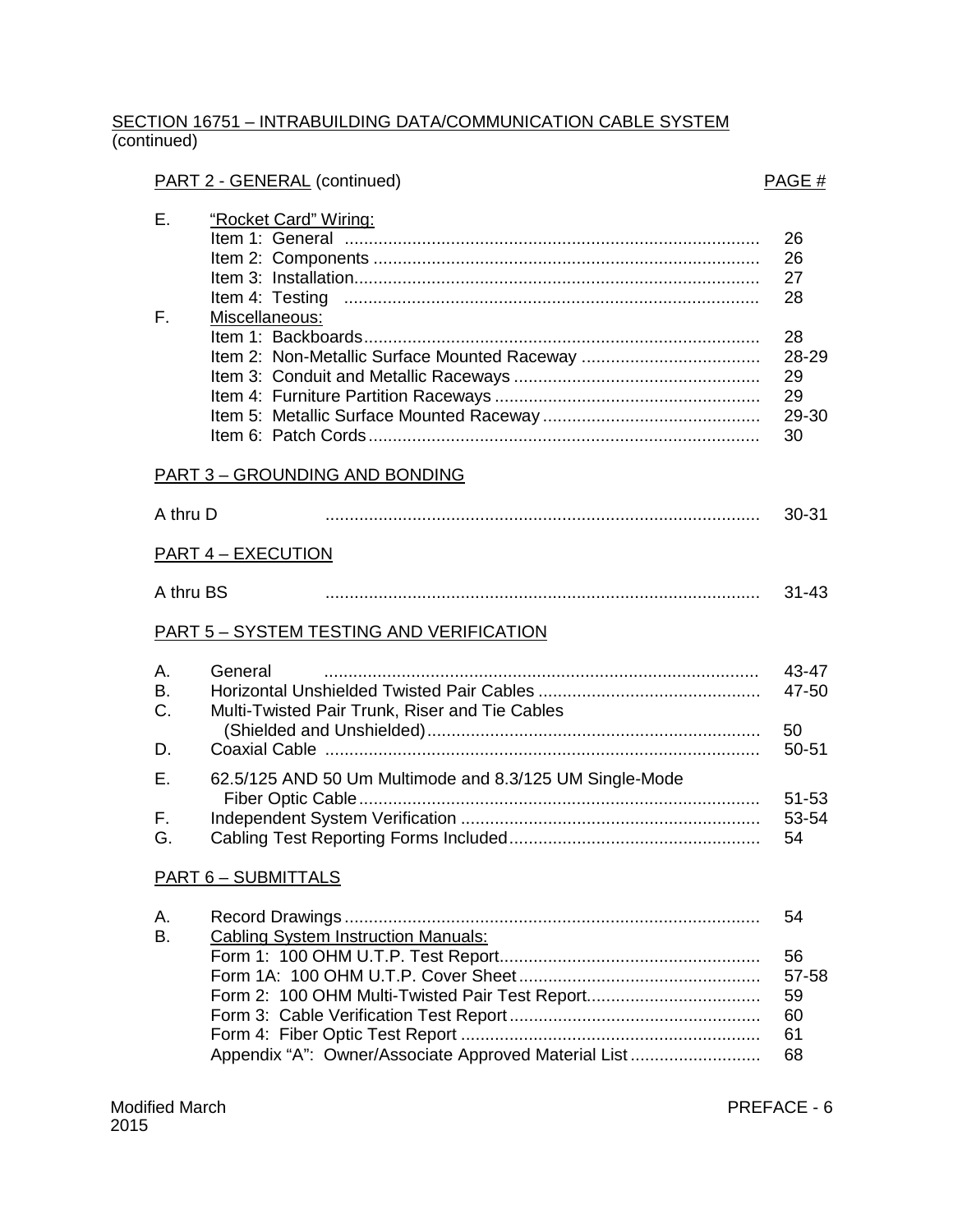## ANNEX "A" – UT STANDARD CABLE IDENTIFICATION AND NUMBER PROCEDURE

# PAGE #

|                                                                                                                                            | 1                                  |  |
|--------------------------------------------------------------------------------------------------------------------------------------------|------------------------------------|--|
|                                                                                                                                            | $1 - 3$                            |  |
| PART 3 - DESIRED WIRING SEQUENCES AND COLOR CODINGS                                                                                        | $3 - 4$                            |  |
| <b>PART 4 - CABLE IDENTIFICATION, NUMBERING SUBMITTAL</b>                                                                                  | 4                                  |  |
| Figure 2a UT Horizontal Cable Identification and Labeling Procedure<br>Figure 2b UT Horizontal Cable Identification and Labeling Procedure | 5<br>6<br>$\overline{7}$<br>$A-12$ |  |
| <u>ANNEX "B" – FURNITURE PARTITION – DATA/COMMUNICATION CABLING COMPLIANCE</u>                                                             |                                    |  |
|                                                                                                                                            | 1                                  |  |
|                                                                                                                                            | $1 - 2$                            |  |
| PART 3 - ADDITIONAL CABLE MANAGEMENT REQUIREMENTS                                                                                          | $2 - 3$                            |  |
| <u> ANNEX "C" – ROCKET CARD WIRING STANDARD</u>                                                                                            |                                    |  |
| <b>PART 1 - GENERAL</b>                                                                                                                    |                                    |  |
| А.<br>В.<br>C.                                                                                                                             | 1<br>1<br>1                        |  |
| <u> PART 2 – PRODUCTS</u>                                                                                                                  |                                    |  |
| А.<br>General<br>Β.<br>Components                                                                                                          | 2<br>2                             |  |
| <b>PART 3 - EXECUTION</b>                                                                                                                  |                                    |  |
| Installation<br>A                                                                                                                          | $2 - 3$                            |  |
| <b>PART 4 - TESTING</b>                                                                                                                    | 3                                  |  |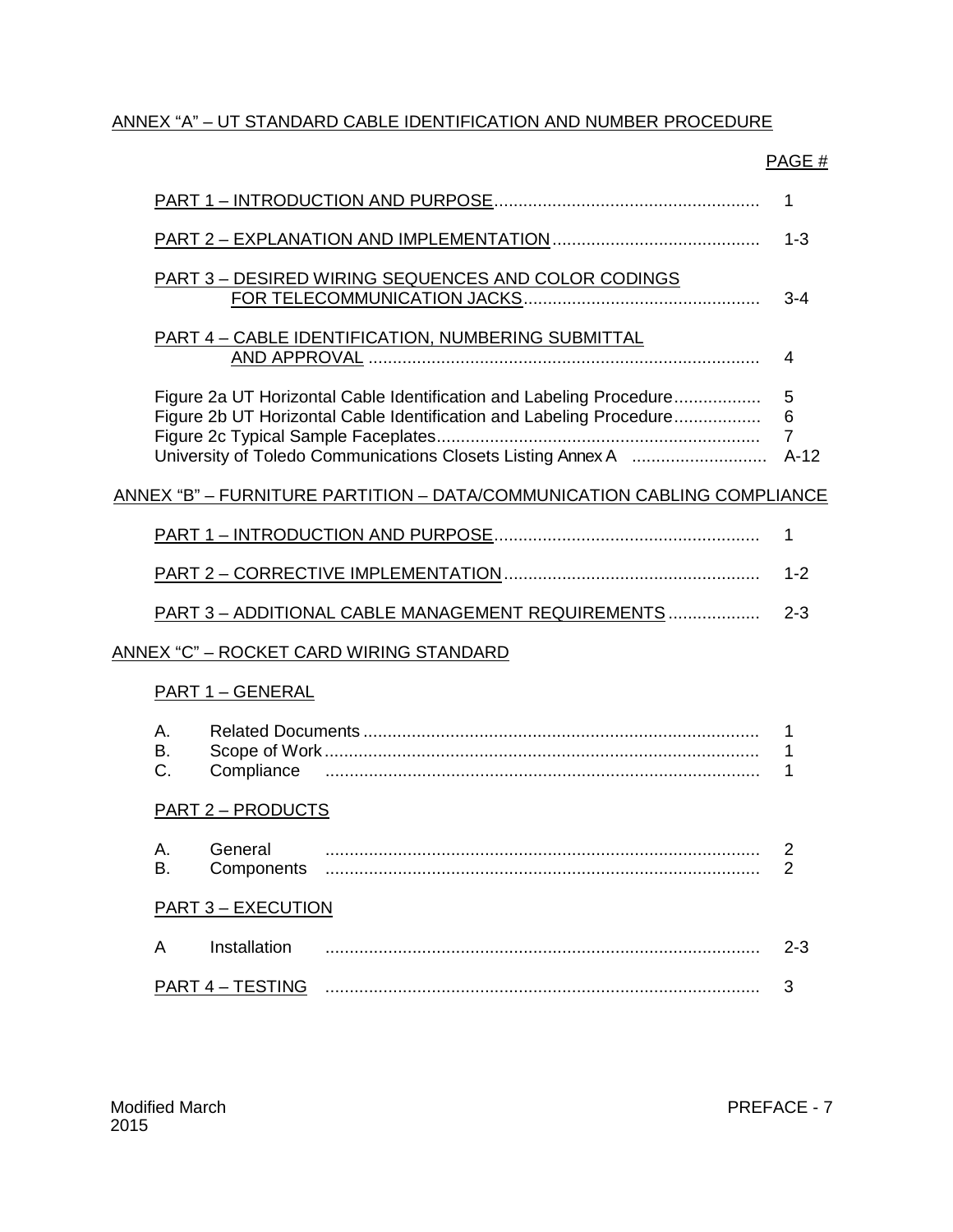## ANNEX "D" – WIRELESS NETWORK WIRING STANDARD

|                       | <b>PART 1 - GENERAL</b>            |                                                                         | PAGE#       |
|-----------------------|------------------------------------|-------------------------------------------------------------------------|-------------|
| А.<br>В.<br>C.        | Compliance                         |                                                                         | 1<br>1<br>1 |
|                       | <b>PART 2 - DESCRIPTION</b>        |                                                                         |             |
| А.<br>В.              | General                            |                                                                         | 1<br>2      |
|                       | <b>PART 3 - PRODUCTS</b>           |                                                                         |             |
| А.<br>В.              | General<br>Components              |                                                                         | 2<br>2      |
|                       | <b>PART 4 - EXECUTION</b>          |                                                                         |             |
| Α.                    | Installation                       |                                                                         | $2 - 4$     |
|                       | <b>PART 5 - TESTING</b>            |                                                                         |             |
|                       |                                    |                                                                         | 5<br>6      |
|                       | <b>CRITERIA FOR ASSOCIATES</b>     | <u>ANNEX "E" – DATA/TELECOMMUNICATIONS SPACES AND SERVICES – DESIGN</u> |             |
|                       |                                    | <b>PART 1 - QUALIFICATIONS OF THE ASSOCIATE</b>                         |             |
| А.                    |                                    |                                                                         | $1 - 2$     |
|                       | <b>PART 2 - GENERAL</b>            |                                                                         |             |
| A thru D              |                                    |                                                                         | $2 - 3$     |
|                       |                                    | <b>PART 3 - DEFINITIONS AND SCOPE OF SPACES</b>                         |             |
| А.<br><b>B</b> thru F |                                    | Data/Telecommunication Spaces Shall Generally be                        | 3<br>4      |
|                       | <b>PART 4 - SPECIAL CONDITIONS</b> |                                                                         |             |
| A thru D              |                                    |                                                                         | 4           |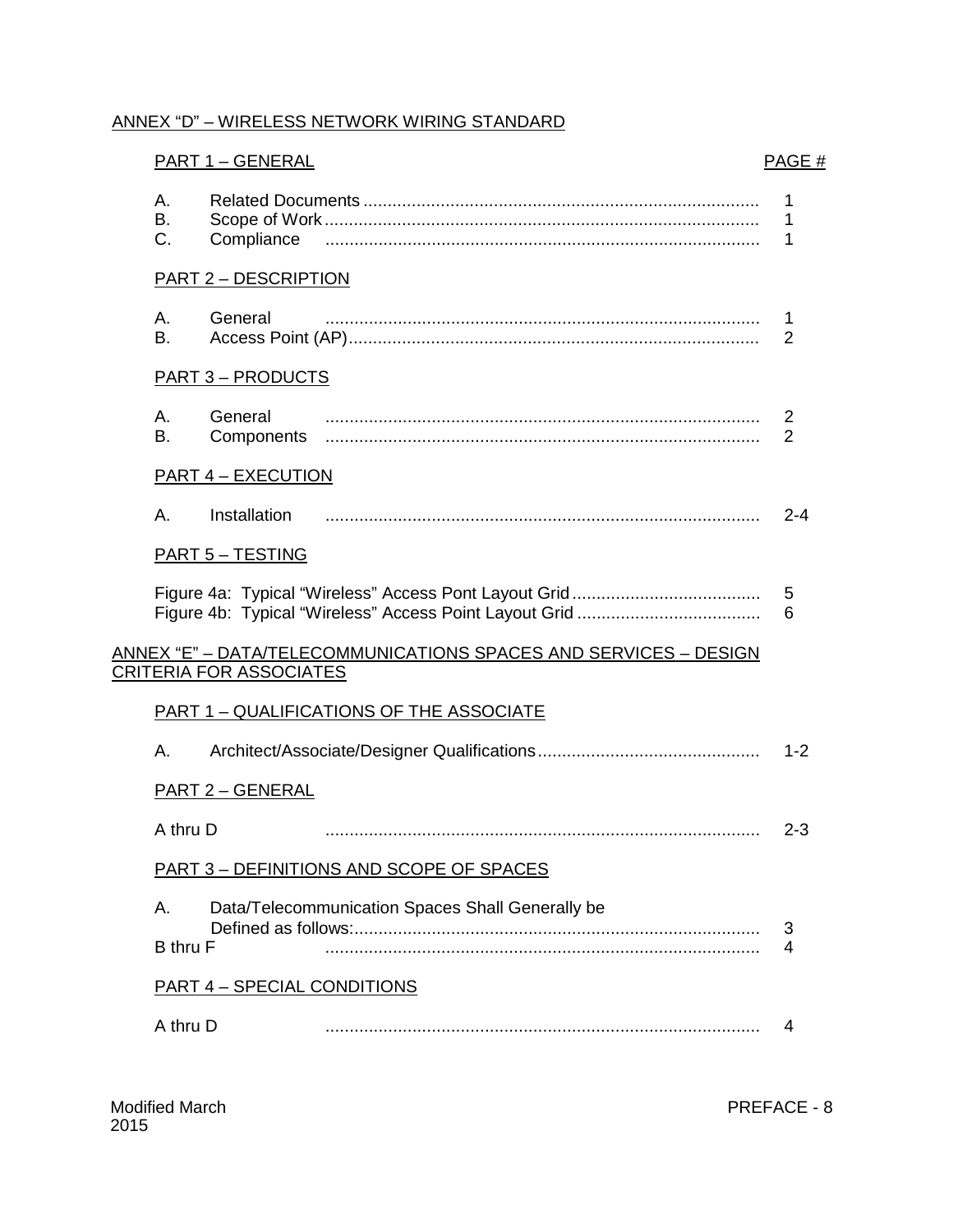#### ANNEX "E" – DATA/TELECOMMUNICATIONS SPACES AND SERVICES – DESIGN CRITERIA FOR ASSOCIATES (continued)

| <b>PART 5-DESIGN CONSIDERATIONS - GENERAL</b><br>PAGE #                                                                                                                                                                                                         |                                                                                |  |  |  |
|-----------------------------------------------------------------------------------------------------------------------------------------------------------------------------------------------------------------------------------------------------------------|--------------------------------------------------------------------------------|--|--|--|
| A thru AN                                                                                                                                                                                                                                                       | $4 - 9$                                                                        |  |  |  |
| <b>PART 6 - DESIGN RESPONSIBILITIES</b>                                                                                                                                                                                                                         |                                                                                |  |  |  |
| A thru C                                                                                                                                                                                                                                                        | 9                                                                              |  |  |  |
| <b>PART 7 - DESIGN SPECIFICS</b>                                                                                                                                                                                                                                |                                                                                |  |  |  |
| А.<br><b>B.</b><br>C.<br>Voice/Data/CATV/Fiber Optic Flush Mounted Faceplates<br>Voice/Data/CATV/Fiber Optic Surface Mounted Modular Furniture<br>D.<br>Ε.<br>Non-Metallic Surface Mounted Raceway for Non-Fishable Walls<br>F.<br><b>Cross-Connect Design:</b> | $9 - 10$<br>$10 - 11$<br>11<br>12<br>$12 - 13$<br>$13 - 14$<br>14<br>$14 - 15$ |  |  |  |
| Equipment, Material, Installation:<br>G.<br>Η.<br><b>Raceways and Conduits:</b><br>Grounding<br>I.                                                                                                                                                              | 15<br>$15 - 16$<br>16<br>$16 - 17$<br>$17 - 19$                                |  |  |  |
| <b>PART 8 - EXECUTION</b>                                                                                                                                                                                                                                       |                                                                                |  |  |  |
| <b>PART 9 - TESTING</b>                                                                                                                                                                                                                                         | $19 - 24$                                                                      |  |  |  |
| A; Items 1 thru 18                                                                                                                                                                                                                                              | 24-25                                                                          |  |  |  |
|                                                                                                                                                                                                                                                                 | 26-29                                                                          |  |  |  |
|                                                                                                                                                                                                                                                                 | 30<br>31<br>32<br>33<br>77<br>79                                               |  |  |  |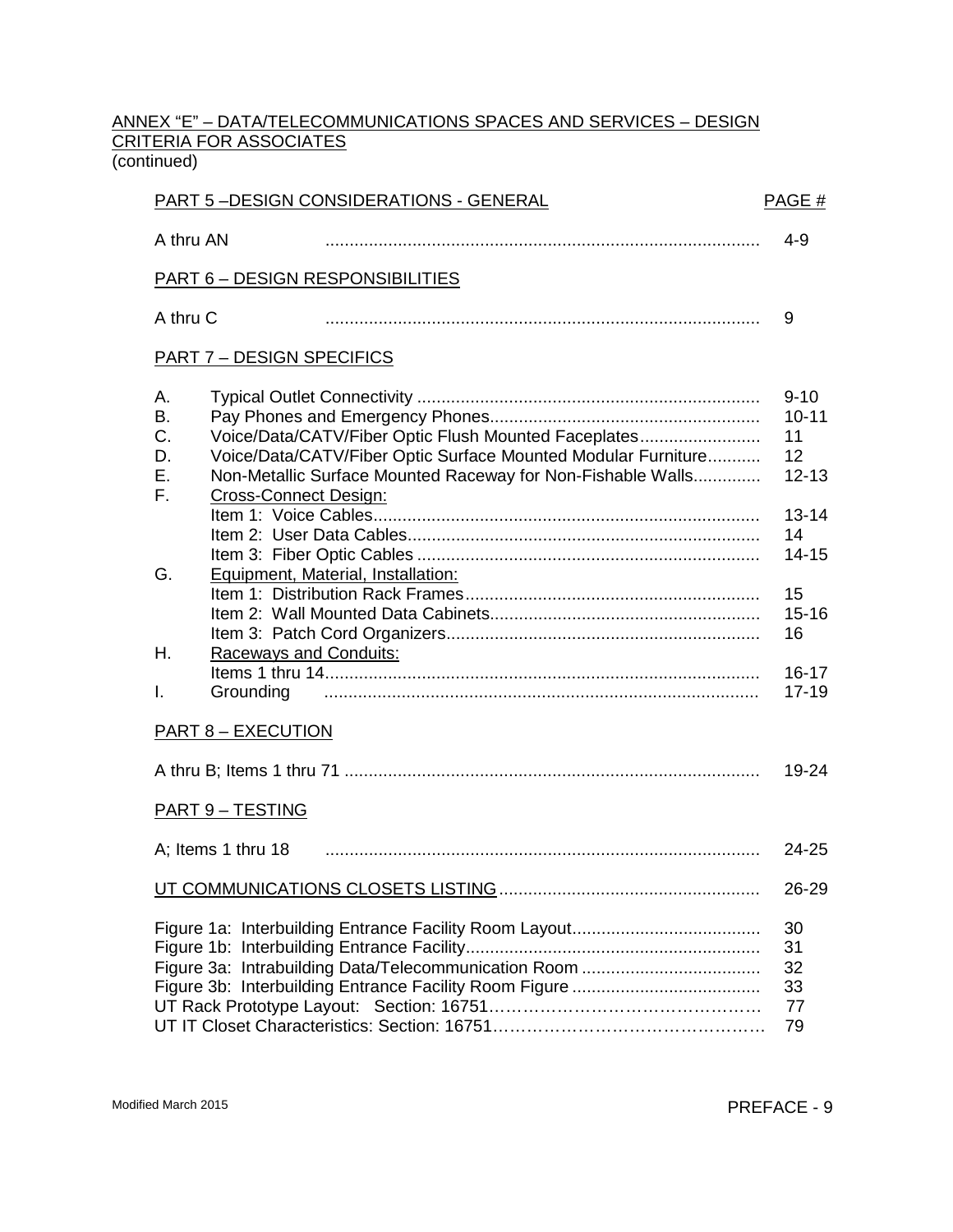## ANNEX "F" CONTRACTORS QUALIFICATIONS & RESPONSIBILITIES

|                                           | <b>PART 1 - GENERAL</b>                                                                                                                                                                        | PAGE#                                                        |  |  |
|-------------------------------------------|------------------------------------------------------------------------------------------------------------------------------------------------------------------------------------------------|--------------------------------------------------------------|--|--|
| А.                                        |                                                                                                                                                                                                | 1                                                            |  |  |
| <b>PART 2 - QUALIFICATIONS</b>            |                                                                                                                                                                                                |                                                              |  |  |
| А.<br>В.<br>C.<br>D.                      | UT "Rocket" Telecom Department - Contractor Reference Questionnaire Form                                                                                                                       | $1 - 4$<br>4<br>$4 - 6$<br>6<br>$7 - 12$                     |  |  |
|                                           | <u>ANNEX "G" – SUBMITTALS</u>                                                                                                                                                                  |                                                              |  |  |
| <b>PART 1 - GENERAL</b>                   |                                                                                                                                                                                                |                                                              |  |  |
| А.                                        |                                                                                                                                                                                                | 1                                                            |  |  |
| PART 2 - POST-BID/PRE-CONTRACT SUBMITTALS |                                                                                                                                                                                                |                                                              |  |  |
| А.                                        | <b>Contractor Qualifications:</b><br>1.<br>2.<br>a.<br>3.<br>$\overline{4}$ .<br>a.<br>Proposed Manufacturers Warranty Documentation<br>5.<br><b>Contractor's Manufacturer Certified</b><br>a. | 1<br>1<br>$\overline{2}$<br>$\overline{2}$<br>$\overline{2}$ |  |  |
| В.                                        | <b>Contractor References:</b>                                                                                                                                                                  | $\overline{2}$<br>$\mathcal{P}$                              |  |  |
|                                           | 1.<br>PART 3 - POST-CONTRACT/PRE-CONSTRUCTION SUBMITTALS                                                                                                                                       |                                                              |  |  |
| A.1.<br>A.2.                              |                                                                                                                                                                                                | 3<br>3                                                       |  |  |
|                                           | <b>PART 4 - UNDER CONSTRUCTION SUBMITTALS</b>                                                                                                                                                  |                                                              |  |  |
| Α.<br>B.1.<br>B.2.<br>B.3.<br>B.4.        |                                                                                                                                                                                                | 3<br>3<br>4<br>4<br>$\overline{4}$                           |  |  |